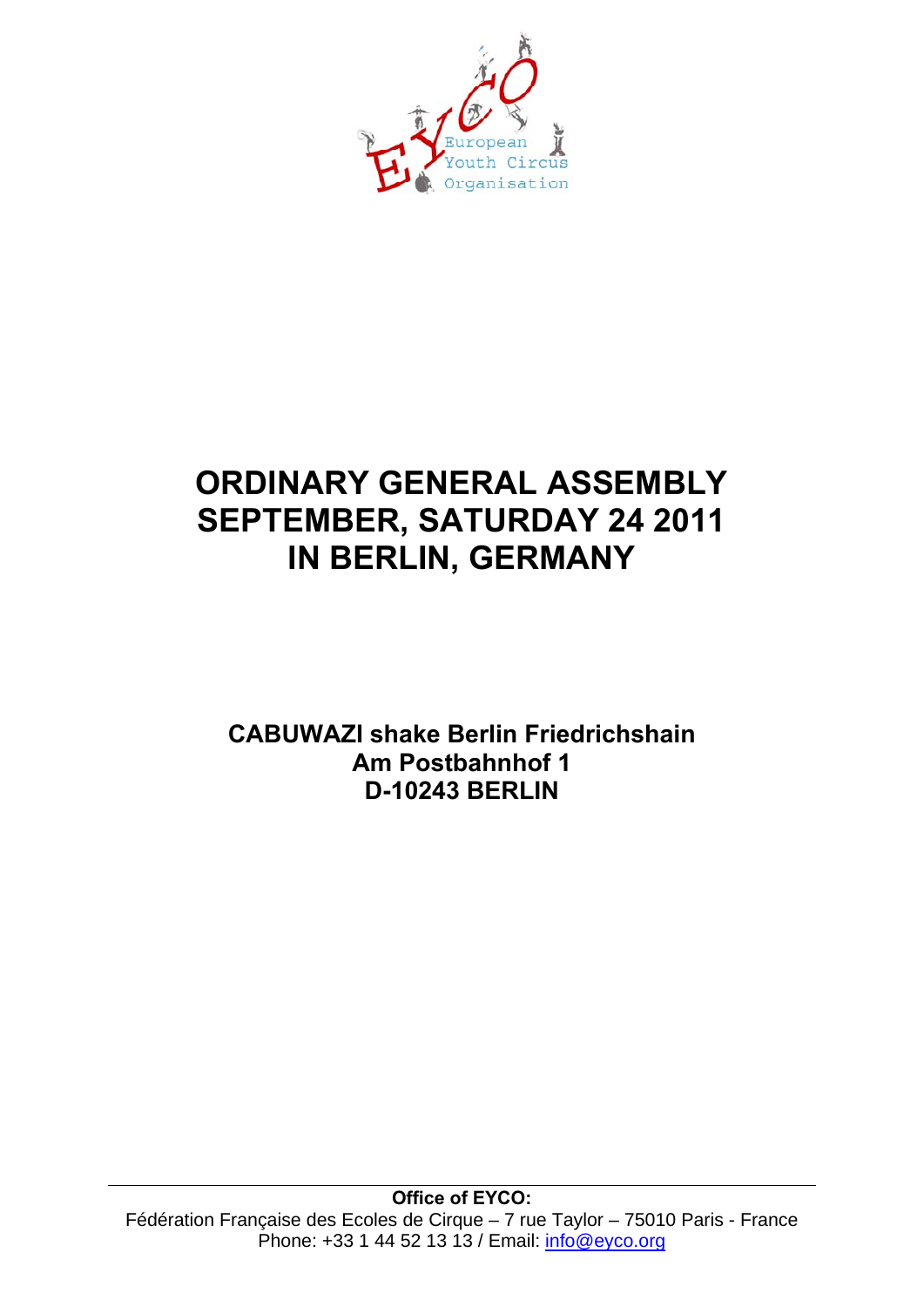# **CONTENTS**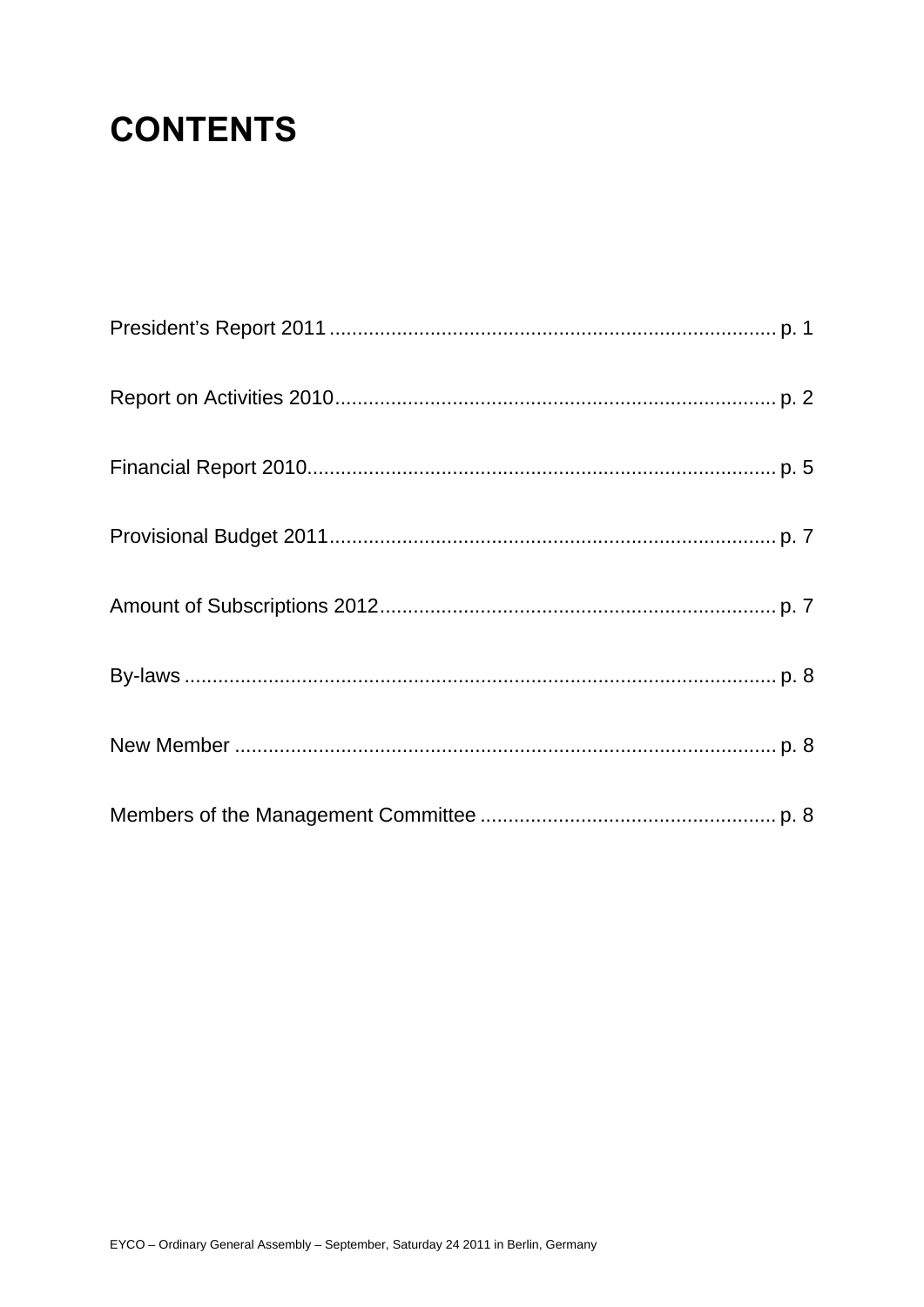# **PRESIDENT'S REPORT 2011**

After 4 years of preparation carried out during the platform of NICE, the European Confederation (Organisation) called the European Youth Circus Organisation (EYCO) was inaugurate on 5<sup>th</sup> November 2009, in London. EYCO was established through the will of the youth circus network to form a sustainable, consolidated and structured platform for the development, recognition and promotion of youth circus.

I am very proud of EYCO which is a mark of the success and maturity of the work achieved in youth circus and the capacity for it to develop important issues in the future:

- pedagogy
- health / security
- training of trainers
- subjects linked to artistic

Alongside this, I'm also happy to see how the platform of NICE is remaining a lively and dynamic networking event.

NICE is an essential link for the vitality of EYCO actions and demonstrates the commitment of the increasing network of people working in youth circus and their vision for its future.

I'm confident in EYCO's ability to organise the informal platform of NICE and the more formal structure of EYCO increasing the potential to welcome new members and the capacity to work together with the common aim of increasing the whole European youth circus network.

*Karl KOECKENBERGER, President* 



**Resolution number: 1 It is suggested to the General Assembly: ▪ to approve the President's Report 2011**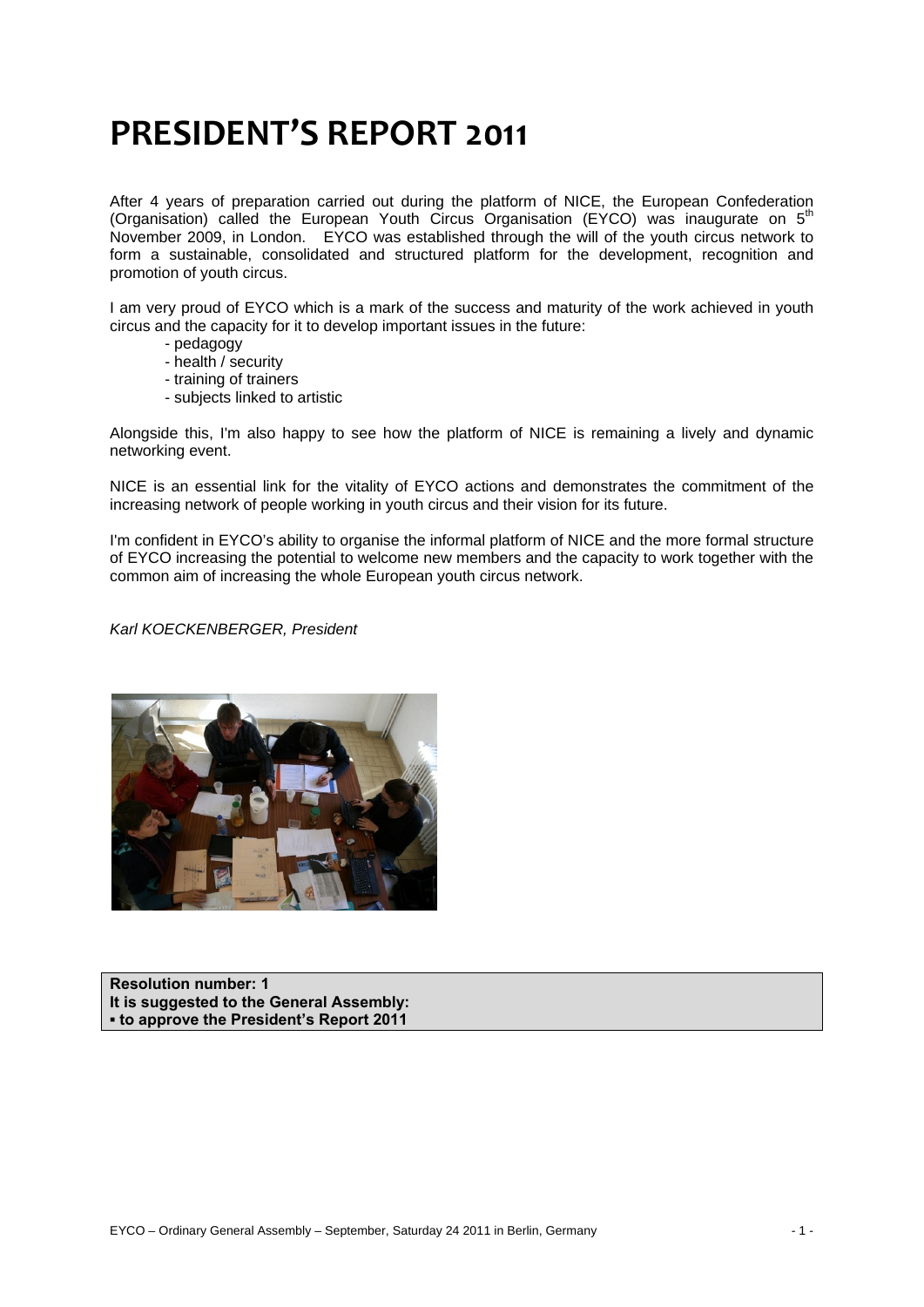# **REPORT ON ACTIVITIES 2010**



#### • **Birth of EYCO**

#### 9 **History**

Founded in 2005**,** the N.I.C.E. Seminars have been held in Berlin (2005), Paris (2006), Tampere (2007), Amsterdam (2008) and London (2009). The aim was to build upon an initial informal networking event of European Youth Circus groups. One of these groups, called "Umbrella of Umbrellas", decided during the N.I.C.E. Seminar in Amsterdam to build an official Umbrella, called European Youth Circus Organisation, EYCO.

#### 9 **Creation**

On November the 5th 2009, five national federations founded a federation named European Youth Circus Organisation (EYCO).

The statutes were confirmed at the first General Assembly held in London, UK.

On January 27, 2010, the European Youth Circus Organisation was officially registered at the French prefecture. The office of this new federation is located at the "Fédération Française des Ecoles de Cirque", in Paris, France.

EYCO is composed of 8 members including 5 full members of existing, constituted national federations namely: Fédération Française des Ecoles de Cirque (France), Circuscentrum (Belgium Flemish community), BAG Zirkuspädagogik (Germany), Finnish Youth Circus<br>Association (Finland), Circomundo Circomundo (Netherlands) and 3 candidate full members currently in the process of formalising their national representation, that is to say Spain, Italy and United Kingdom.

A press release was written and sent to the press to announce EYCO's creation.

#### 9 **Aims**

This organisation aims to stimulate and support on a European level:

The process of recognising and structuring Youth Circus

The quality improvement of youth circus

The promotion of Youth Circus - by its nature a popular, accessible and inclusive art form – as a means for participants to take an active role in society.

#### 9 **Internal Organisation**

Several internal structural developments of the organisation have been worked on such as by-laws, working plan for 2010-2012 and general procedure of organisation. The result of these developments will be more visible in 2011.

#### • **The National Umbrellas**

#### 9 **Activities and Support**

A table of activities and support of existing umbrellas was made on June 2010. The idea being to compare activities of umbrellas (pedagogical, artistic and structure of the organisation).

### **ROCESS OF RECOGNISING AND STRUCTURING YOUTH CIRCUS AS WELL AS PROMOTE YOUTH CIRCUS AS A MEANS FOR PARTICIPANTS TO TAKE AN ACTIVE ROLE IN SOCIETY P**

#### • **NICE**

EYCO aims to provide and manage a platform for co-operation in the development of Youth Circus and its contributors through the annual Network of International Circus Exchange (N.I.C.E). Unfortunately, there was no N.I.C.E meeting in 2010 as Romania (voted to be the next Host Country) was unsuccessful in obtaining a grant as were Germany and France in their attempts to secure financial support.

However, in 2009, EYCO had already begun work in collaboration with other groups in the N.I.C.E. platform and, as a result several working groups appeared (read below).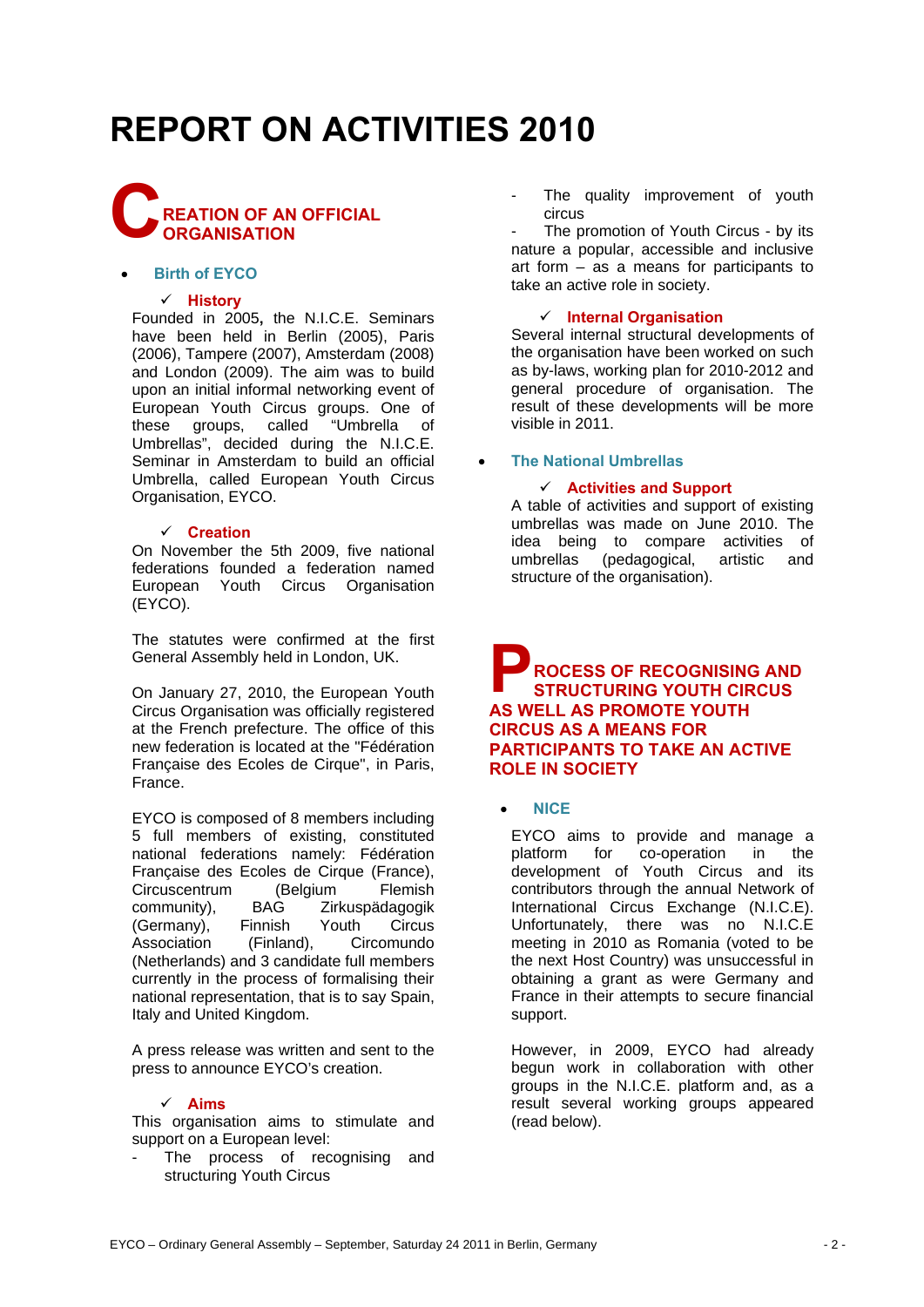#### • **Ghent**

Under the Belgian EU-Presidency, EYCO was invited to the First European Youth Work Conference organised in Ghent 7- 10th July. This gave EYCO the opportunity to give a presentation about the organisation how it could be seen as an example of new working area for the Youth Work Policy in Europe.

Thanks to that invitation, EYCO succeeded in establishing the following aims:

#### TO

- promote Youth Circus to National and European authorities
- $\checkmark$  seek to co-operate with other relevant contributors and networks in the field of youth work and its social cultural areas,
- $\checkmark$  support and promote the development of circus as a tool for young people with fewer opportunities to actively participate in society (social circus, adapted circus, etc.).

#### • **Website**

The EYCO website was launched on June 3rd 2010. It aims to promote and increase public awareness of Youth Circus in Europe.

### • **FEDEC**

At the EYCO Management Committee Meeting held at CIRCA, France in October 2010, the President and other members of FEDEC (European Federation of Professional Circus Schools) joined in an exchange of information about common fields and actions between the two European organisations and began the process of planning a common axis of work.

#### • **EVS**

In April 2010, a meeting held at Circus Pimparello - Jukie e.v. with people working on the European Voluntary Service (EVS) project on how to present EYCO, resulted

- in the posting of a manual for EVS in Youth Circus
- a forum for information exchange regarding EVS
- in some ideas for the website and other general points of views to be considered for the future of EYCO.

### • **Support creation of national representative organisations**

EYCO is supporting the creation of national representative organisations on youth circus in all European countries. It started with Spain, Italy and United Kingdom; it will continue during the following years by helping other European countries such as Sweden, Austria...

# **UALITY IMPROVEMENT OF YOUTH CIRCUS Q**

## • **General Presentation**

EYCO aims to become a central resource and information centre for Youth Circus by gathering, sharing and disseminating information to the national partners.

To achieve this aim, the website was created as a resource for dissemination information (see above).

At the N.I.C.E meeting held in London in 2009, three working groups were created: Management, Artistic and Training of Trainer. In 2010, the structure and individuals working within these groups was decided.

These working groups include people from National Umbrellas and other experts interested in offering advice and experience.

### • **Management working group**

#### 9 **Facts and Figures on Youth Circus in Europe**

As mentioned above, a website was created to act as a central resource and information centre for Youth Circus by gathering, sharing and spreading information to the national partners.

A survey was created (number of circus activities and participants, employer organisation, etc) and distributed widely to gather statistics and information about Youth Circus in Europe. The results of the survey will be published after 2010.

### • **Pedagocical Working Group**

#### 9 **Database of Trainer Programme**

To fulfil EYCO's aim of developing resources and providing information about Youth Circus, a database of training courses was created on EYCO's website.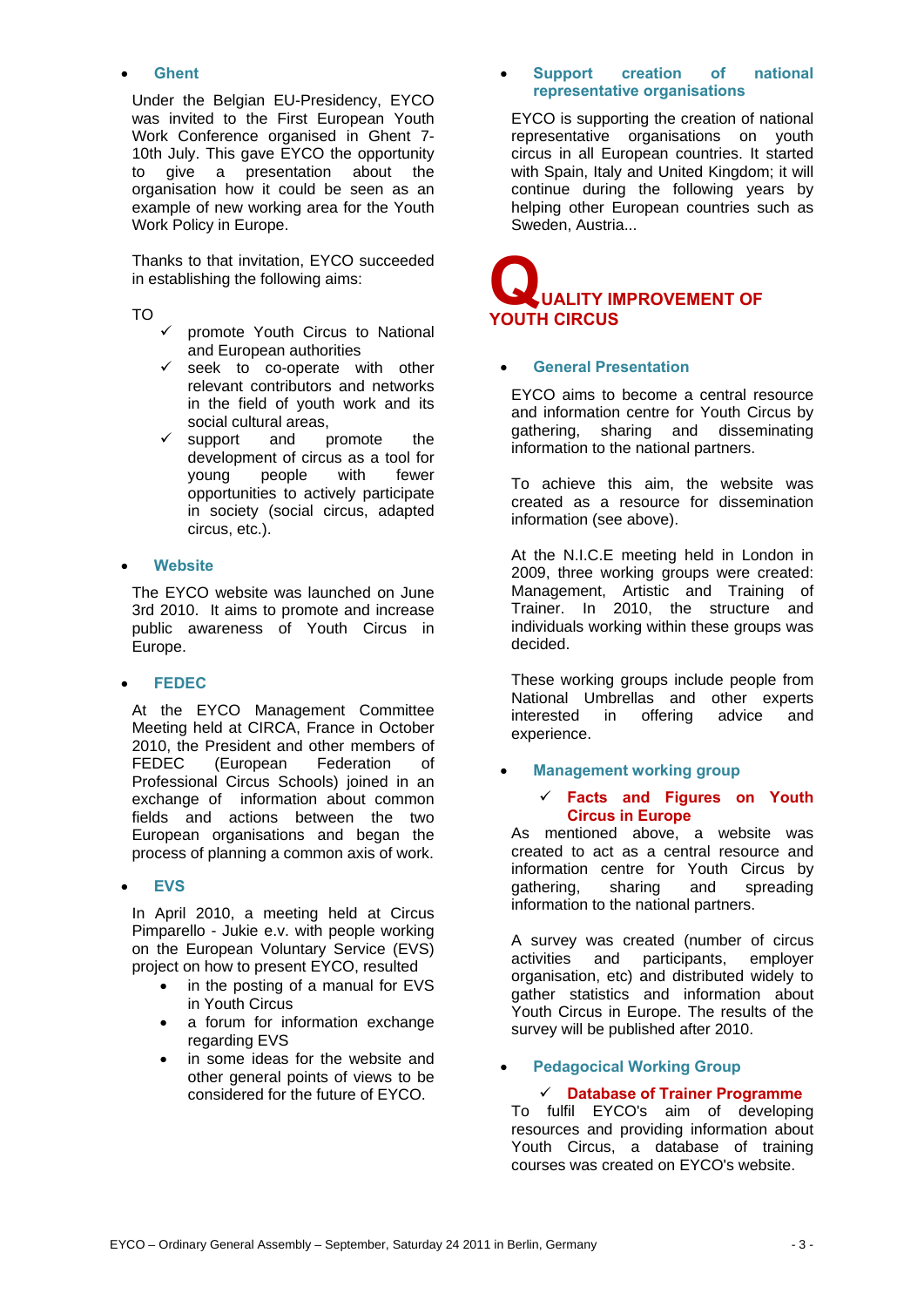To get more information, individuals can click on a training course on this list.

In order to collect the data for detailed information on each training course, the Training for Trainer Working Group set up a short questionnaire. This information, for instance, aims to be useful for a future student of a trainer's Programme.

#### 9 **Job Levels Description**

In addition to gathering information, EYCO aims to co-operate on the quality improvement of Youth Circus (training, accreditation, pedagogical tools, security and health). To achieve this aim, the Training for Trainer Working Group has been working on Job Levels (competencies): Vocabulary & Description. The vocabulary is an overview of terms that are used in different European countries and arranges these terms into a scheme of Job Levels. The description of these Job Levels are based on existing texts and a survey on training courses made at the end of 2009. The description of each job level includes a short definitive text including the basic skills and a list of three to five major tasks. The work on Job Levels is continuing and is still in progress.

#### 9 **Basic Training Course (in English)**

Discussions were held about organising a Seminar with members in the pedagogical field with the aim of working on the framework for the contents for the Trainer Program.

### 9 **Expert Pool**

Work began on creating a Pedagogical Expert Pool. This work is still in progress.

### • **Artistic working Group**

#### 9 **Survey**

To help fulfil the aim of gathering resources for Youth Circus, a template of a survey was created in 2010 to collect information from each country about Youth Circus and their link with artistic activities. This project is still in progress.

#### 9 **Digital Platform**

EYCO aims to stimulate new creative and artistic developments in the field of Youth Circus. To achieve this, one of its projects is to create a Youth Circus TV website. A professional website developer will be contacted to create a website with videos and the work is still in progress.

#### 9 **Festival**

The Artistic Management Group, aims to stimulate new, creative and artistic developments in the filed of Youth Circus. It is working towards the development of a European Youth Circus Festival. Discussions were held in 2010 and are continuing.

# **QUANTITATIVES DATAS ON ACTIVITIES 2009/2010**

#### **8 MEETINGS IN 2009 AND 2010**

- November 8, 2009: Meeting of the Management Committee in London, United Kingdom.
- January 8 to 10, 2010: Meeting of the Management Committee in Berlin, Germany.
- April 22, 23 and 24, 2010: Meeting of the Management Committee in Gschwend, Germany.
- June 25, 26 and 27, 2010: Meeting of the Management Committee in Amiens, France.
- September 23 to 26, 2010: Meeting of the Training for Trainer Working Group in Castelfiorentino, Italy.
- October 7, 2010: Meeting of the Training for Trainer Working Group in Brussels, Belgium.
- October 25, 26, and 27, 2010: Meeting of the Management Committee in Auch, France.
- October 28, 2010: Meeting of the Artistic Management Group in Auch, France.

**Resolution number: 2 It is suggested to the General Assembly: ▪ to take cognisance of the Report of Activities 2010**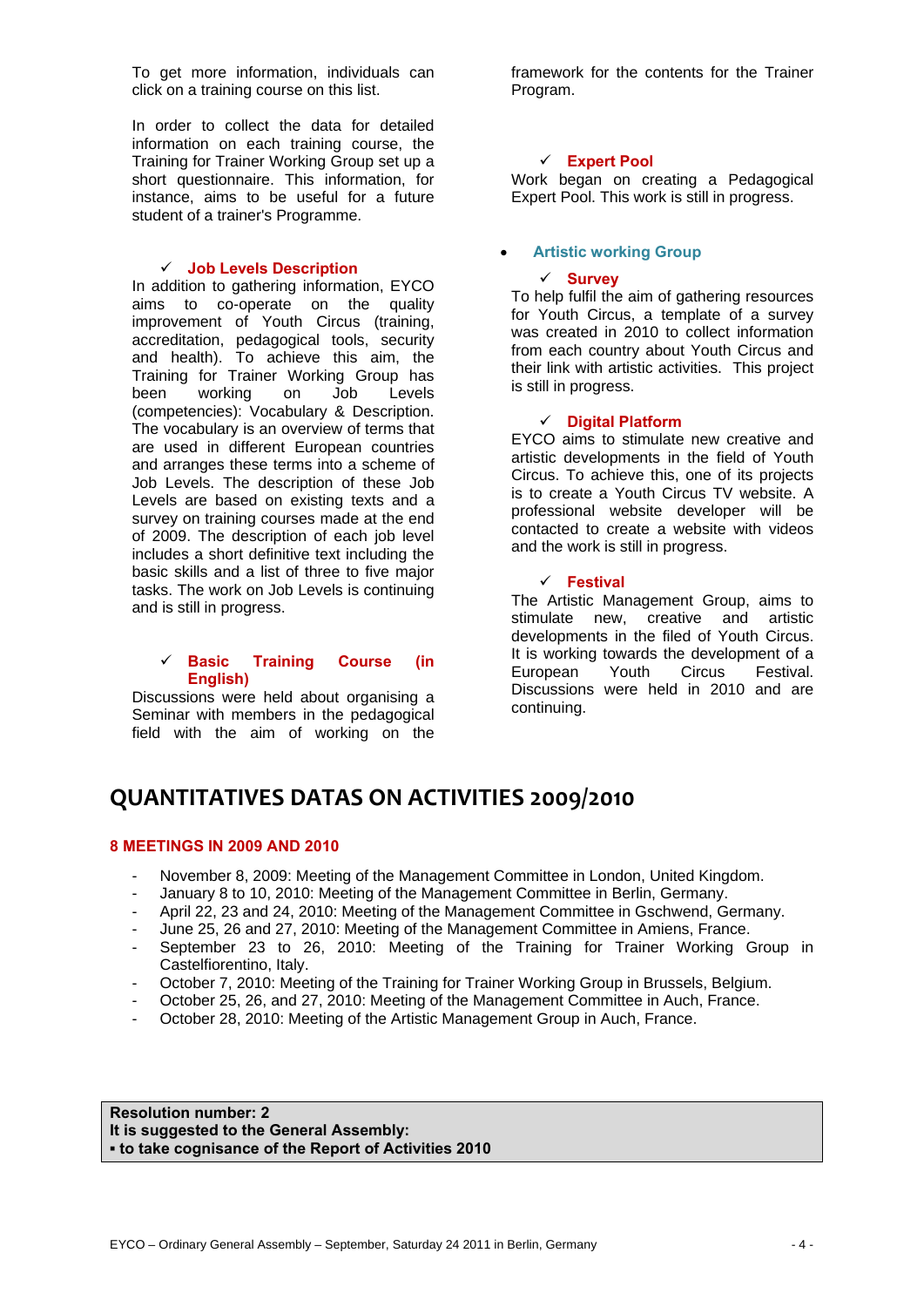# **FINANCIAL REPORT 2010**

(The accounting period was January to December 2010. However, there was no activity between January and June).

## **COMPTE DE RESULTAT SIMPLIFIE CHARGES PRODUITS 60 - Achats 70 - Ventes de produits finis**  matières et fournitures consommables dont participations financières des licenciés **61 - Services extérieurs des la proporcións des non licenciés** dont participations financ. des non licenciés sous-traitances, crédits-bails, locations, entretiens et réparations, assurances dont billeterie **62 - Autres services extérieurs 1028,27** dont ventes de spectacles 622700 Frais d'actes (Publication Journal Officiel) **2008** (Publication Journal Officiel) **2008** dont produits annexes 625 Déplacement Mission Réception **1988** 826,40 626 Hébergement site Internet 157,87 **63 - Impôts et taxes 74 - Subventions d'exploitation**  dont impôts et taxes sur rémunération dont Etat/Drac dont formation professionnelle **dont** dont Jeunesse et sport impôts, taxes sur salaires, participation à la formation professionnelle dont l'education nationale **64 - Charges du personnel and dont la région** dont rémunération du personnel dont le département dont charges sociales **dont** dont la commune ou assimilé dont autres charges de personnel dont le CNASEA rémunération du personnel, charges sociales, provisions pour congés payés dont fonjepayés dont fonjepayés dont fonjepayés dont fonjepayés dont fonjepayés dont fonjepayés dont fonj **65 - Autres charges de gestion courante** Dont autres redevances, logiciels, licences, subventions versées, dons et pertes **75- Autres produits de gestion courante** cotisations **6358.00 66 - Charges financières 76 - Produits financiers**  dont intérêts versés sur emprunt dont produits de participations dont intérêtes bancaires **77 - Produits exceptionnels**  charges relatives aux frais financiers, interêts, frais d'emprunts **78 - Reprise sur amortissements 67 - Charges exceptionnelles 79 - Transfert de charges**  Charges relatives à des opérations exceptionnelles **68 - Dotations aux amortissements**  charges passées au compte de résultat pour constater la dépréciation des actifs **SOUS-TOTAL DES CHARGES 1028,27 SOUS-TOTAL DES PRODUITS 86 - Emplois des contributions volontaires en nature 87 - Contributions volontaires en nature**  dont secours en nature dont bénévolat dont mise à disposition gratuite des biens et des biens et **de later en prestations en nature**<br>prestations **dont prestations** dont personnels bénévoles dont dons en nature **Excédent de l'exercice (bénéfice) 5329,73 Déficit de l'exercice TOTAL DES CHARGES 6358,00 TOTAL DES PRODUITS 6358,00**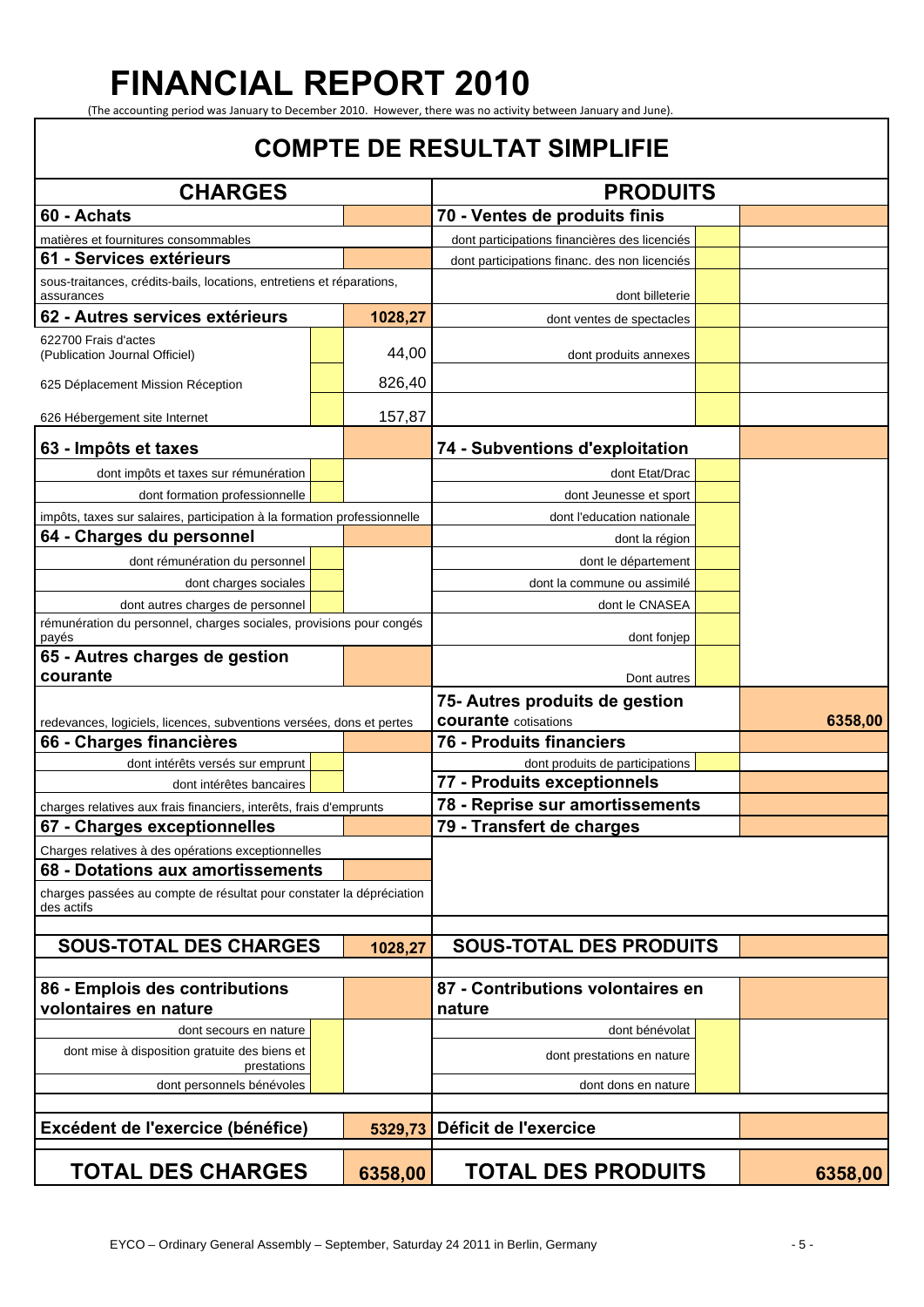| <b>BILAN SIMPLIFIE</b>                                                                                  |                          |                              |                                           |                                       |                                                  |  |  |
|---------------------------------------------------------------------------------------------------------|--------------------------|------------------------------|-------------------------------------------|---------------------------------------|--------------------------------------------------|--|--|
| <b>ACTIF</b>                                                                                            |                          |                              | <b>PASSIF</b>                             |                                       |                                                  |  |  |
|                                                                                                         | Valeur brute             | Amortissement                | Valeur nette                              |                                       |                                                  |  |  |
| <b>ACTIF IMMOBILISE</b>                                                                                 |                          |                              | <b>FOND PROPRES</b>                       |                                       |                                                  |  |  |
| <b>Immobilisations incorporelles</b>                                                                    |                          |                              |                                           | <b>Capital</b>                        | Apport à la création de la<br>structure          |  |  |
| <b>Immobilisations corporelles</b>                                                                      |                          |                              |                                           | <b>Réserves</b>                       | Excédents - déficits des<br>exercices précédents |  |  |
| Ensemble des biens durables (plus d'un an) tels que véhicules, terrain immeuble, équipements, outillage |                          |                              | Résultat de l'exercice                    | Excédent de l'exercice                | 5329,73                                          |  |  |
|                                                                                                         |                          |                              |                                           | <b>Subvention d'investissements</b>   |                                                  |  |  |
| <b>ACTIF CIRCULANT</b>                                                                                  |                          |                              | <b>Provisions</b>                         |                                       |                                                  |  |  |
| <b>Créances</b>                                                                                         |                          | Cotisations à recevoir       | 4477,00                                   |                                       |                                                  |  |  |
| <b>Stocks</b>                                                                                           | stocks de fin d'exercice |                              |                                           | <b>DETTES</b>                         |                                                  |  |  |
| <b>Disponibilités</b>                                                                                   |                          | Caisses et comptes bancaires | 1881,00 crédits                           | Emprunts auprés des établissements de |                                                  |  |  |
|                                                                                                         |                          |                              | <b>Autres dettes (Refacturation FFEC)</b> |                                       | 1028,27                                          |  |  |
|                                                                                                         |                          |                              |                                           |                                       |                                                  |  |  |
| <b>TOTAL</b>                                                                                            |                          | 6358,00                      | <b>TOTAL</b>                              |                                       | 6358,00                                          |  |  |

**Resolution number: 3** 

**It is suggested to the General Assembly:** 

**▪ to approve the Financial Report 2010**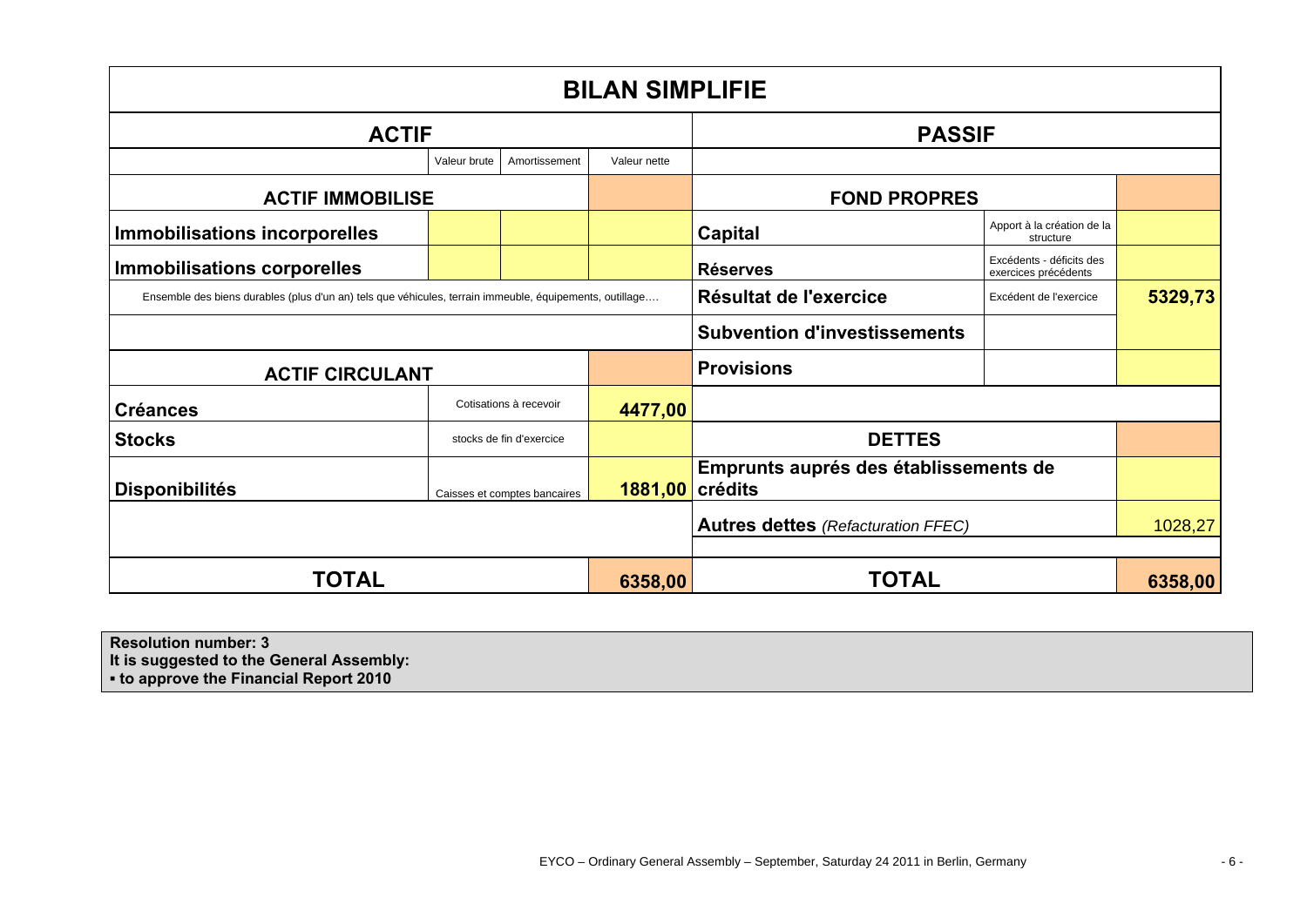# **PROVISIONAL BUDGET 2011**

| <b>EXPENSES</b>                   |          | <b>RECEIPTS</b>                          |          |  |
|-----------------------------------|----------|------------------------------------------|----------|--|
| <b>Title</b>                      |          | Title                                    |          |  |
| <b>62 OTHER EXTERNAL SERVICES</b> | 6 500,00 | <b>75 MISCELLANEOUS OPERATING INCOME</b> | 6 500,00 |  |
| 622 Wages of intermediary         | 6 100,00 | 756000 membership fee                    | 6 500,00 |  |
| 627000 Bank expenses              | 400,00   |                                          |          |  |
|                                   |          |                                          |          |  |
| <b>TOTAL EXPENSES</b>             | 6 500,00 | <b>TOTAL RECEIPTS</b>                    | 6 500,00 |  |

**Resolution number: 4 It is suggested to the General Assembly: ▪ to approve the Provisional Budget 2011.** 

# **AMOUNT OF SUBSCRIPTIONS 2012**

### **FULL MEMBERS**

|                                           | 2012                                    |
|-------------------------------------------|-----------------------------------------|
| Subscription fee (fix part)               | $800.00 \in$                            |
| <b>Subscription fee (Adjustable part)</b> | $3,00 \in x$ (number of member schools) |

**CANDIDATE FULL MEMBERS** 

|                                  | 2012     |
|----------------------------------|----------|
| Subscription fee (only fix part) | 500,00 € |

**Resolution number: 5 It is suggested to the General Assembly: ▪ to approve the Amount of Subscription 2012.**